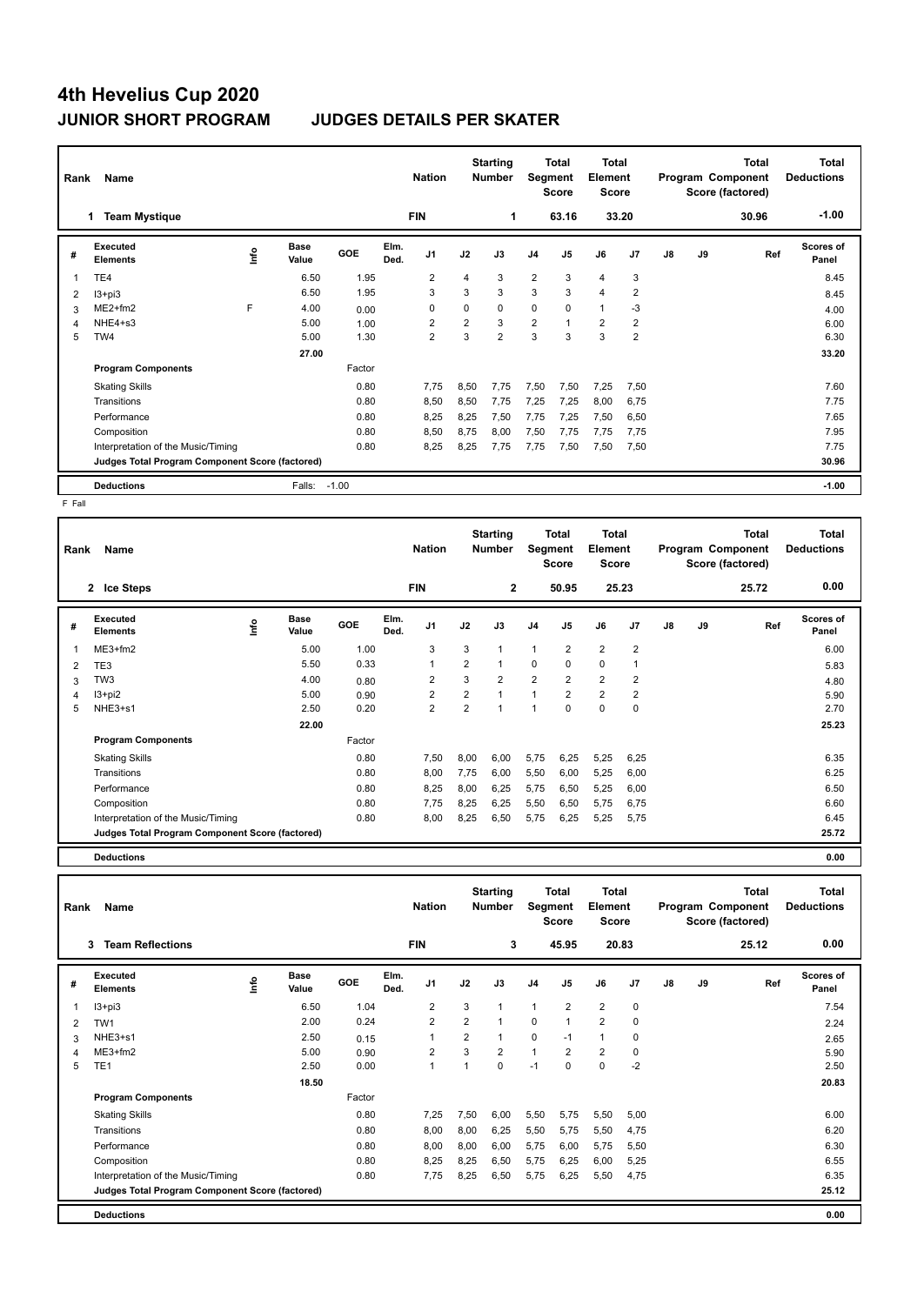# **4th Hevelius Cup 2020 JUNIOR SHORT PROGRAM JUDGES DETAILS PER SKATER**

| Rank | Name                                            |                         |                      |         |              | <b>Nation</b>  |                | <b>Starting</b><br><b>Number</b> |                | <b>Total</b><br><b>Segment</b><br>Score | <b>Total</b><br>Element<br><b>Score</b> |              |               |    | <b>Total</b><br>Program Component<br>Score (factored) | <b>Total</b><br><b>Deductions</b> |
|------|-------------------------------------------------|-------------------------|----------------------|---------|--------------|----------------|----------------|----------------------------------|----------------|-----------------------------------------|-----------------------------------------|--------------|---------------|----|-------------------------------------------------------|-----------------------------------|
|      | 4 Ice Infinity                                  |                         |                      |         |              | <b>FIN</b>     |                | 8                                |                | 38.03                                   |                                         | 16.19        |               |    | 23.84                                                 | $-2.00$                           |
| #    | Executed<br><b>Elements</b>                     | ١nf٥                    | <b>Base</b><br>Value | GOE     | Elm.<br>Ded. | J1             | J2             | J3                               | J <sub>4</sub> | J <sub>5</sub>                          | J6                                      | J7           | $\mathsf{J}8$ | J9 | Ref                                                   | Scores of<br>Panel                |
| 1    | TW1                                             |                         | 2.00                 | 0.36    |              | $\overline{2}$ | $\overline{2}$ | $\overline{2}$                   | $\mathbf{1}$   | $\overline{2}$                          | 3                                       | $\mathbf{1}$ |               |    |                                                       | 2.36                              |
| 2    | NHE4+s1                                         |                         | 3.00                 | 0.12    |              | 0              | 0              | $\mathbf{1}$                     | $\mathbf{1}$   | 0                                       | $\overline{2}$                          | $\mathbf 0$  |               |    |                                                       | 3.12                              |
| 3    | ME3+fm2                                         |                         | 5.00                 | 0.60    |              | $\overline{2}$ | $\overline{2}$ | $\mathbf{1}$                     | 0              | $\overline{2}$                          | $\mathbf{1}$                            | $-2$         |               |    |                                                       | 5.60                              |
| 4    | $13 + pi2$                                      | F                       | 5.00                 | $-1.30$ |              | $-1$           | $-1$           | $-2$                             | $-3$           | $-4$                                    | $-3$                                    | $-4$         |               |    |                                                       | 3.70                              |
| 5    | TEB                                             |                         | 1.50                 | $-0.09$ |              | $-1$           | 0              | $\mathbf 0$                      | $-1$           | $-2$                                    | $\mathbf 0$                             | $-1$         |               |    |                                                       | 1.41                              |
|      |                                                 |                         | 16.50                |         |              |                |                |                                  |                |                                         |                                         |              |               |    |                                                       | 16.19                             |
|      | <b>Program Components</b>                       |                         |                      | Factor  |              |                |                |                                  |                |                                         |                                         |              |               |    |                                                       |                                   |
|      | <b>Skating Skills</b>                           |                         |                      | 0.80    |              | 6,50           | 7,50           | 6,00                             | 5,50           | 5,50                                    | 5,50                                    | 5,00         |               |    |                                                       | 5.80                              |
|      | Transitions                                     |                         |                      | 0.80    |              | 7,00           | 8,00           | 6,00                             | 5,25           | 5,50                                    | 5,75                                    | 4,75         |               |    |                                                       | 5.90                              |
|      | Performance                                     |                         |                      | 0.80    |              | 6,75           | 7,25           | 6,00                             | 5,50           | 5,00                                    | 5,50                                    | 4,50         |               |    |                                                       | 5.75                              |
|      | Composition                                     |                         |                      | 0.80    |              | 7,50           | 8,00           | 6,25                             | 5,50           | 5,75                                    | 6,00                                    | 5,50         |               |    |                                                       | 6.20                              |
|      | Interpretation of the Music/Timing              |                         |                      | 0.80    |              | 7,25           | 7,50           | 6,25                             | 5,75           | 5,75                                    | 5,75                                    | 4,75         |               |    |                                                       | 6.15                              |
|      | Judges Total Program Component Score (factored) |                         |                      |         |              |                |                |                                  |                |                                         |                                         |              |               |    |                                                       | 23.84                             |
|      | <b>Deductions</b>                               | Interruption in excess: |                      | $-1.00$ |              |                |                |                                  | Falls:         | $-1.00$                                 |                                         |              |               |    |                                                       | $-2.00$                           |

 $F$  Fall

| Rank | Name                                            |             |                      |         |              | <b>Nation</b>  |                | <b>Starting</b><br><b>Number</b> | Segment        | Total<br><b>Score</b> | Total<br>Element<br><b>Score</b> |                |    |    | <b>Total</b><br>Program Component<br>Score (factored) | <b>Total</b><br><b>Deductions</b> |  |
|------|-------------------------------------------------|-------------|----------------------|---------|--------------|----------------|----------------|----------------------------------|----------------|-----------------------|----------------------------------|----------------|----|----|-------------------------------------------------------|-----------------------------------|--|
|      | 5<br>Jeanne D'arc                               |             |                      |         |              | <b>FRA</b>     |                | 4                                |                | 36.96                 |                                  | 14.96          |    |    | 22.00                                                 | 0.00                              |  |
| #    | Executed<br><b>Elements</b>                     | <b>Info</b> | <b>Base</b><br>Value | GOE     | Elm.<br>Ded. | J <sub>1</sub> | J2             | J3                               | J <sub>4</sub> | J5                    | J6                               | J <sub>7</sub> | J8 | J9 | Ref                                                   | Scores of<br>Panel                |  |
|      | ME3+fm2                                         |             | 5.00                 | 0.50    |              | $\overline{2}$ | $\overline{2}$ | 3                                | 0              | $\mathbf 0$           | $\mathbf{1}$                     | $-2$           |    |    |                                                       | 5.50                              |  |
| 2    | NHE3+s1                                         |             | 2.50                 | 0.30    |              | $\overline{2}$ | 1              | $\mathbf{1}$                     | 1              | $\mathbf{1}$          | $\overline{2}$                   | $-1$           |    |    |                                                       | 2.80                              |  |
| 3    | TW1                                             |             | 2.00                 | 0.32    |              | $\overline{2}$ | $\overline{2}$ | $\overline{2}$                   | 0              | $\overline{2}$        | $\overline{2}$                   | $\mathbf 0$    |    |    |                                                       | 2.32                              |  |
| 4    | $12+pi1$                                        |             | 2.00                 | 0.04    |              |                | 1              | $\Omega$                         | 0              | $\mathbf{1}$          | $-1$                             | $-2$           |    |    |                                                       | 2.04                              |  |
| 5    | TE <sub>1</sub>                                 |             | 2.50                 | $-0.20$ |              | 1              | $-1$           | $\Omega$                         | $-1$           | $-1$                  | $-1$                             | $-2$           |    |    |                                                       | 2.30                              |  |
|      |                                                 |             | 14.00                |         |              |                |                |                                  |                |                       |                                  |                |    |    |                                                       | 14.96                             |  |
|      | <b>Program Components</b>                       |             |                      | Factor  |              |                |                |                                  |                |                       |                                  |                |    |    |                                                       |                                   |  |
|      | <b>Skating Skills</b>                           |             |                      | 0.80    |              | 6,00           | 5,50           | 5,75                             | 5,50           | 5,00                  | 4,50                             | 4,25           |    |    |                                                       | 5.25                              |  |
|      | Transitions                                     |             |                      | 0.80    |              | 6,25           | 5,50           | 5.75                             | 5,50           | 5,75                  | 4,25                             | 4,75           |    |    |                                                       | 5.45                              |  |
|      | Performance                                     |             |                      | 0.80    |              | 6,75           | 6,00           | 6,00                             | 5,75           | 5,50                  | 4,50                             | 4,00           |    |    |                                                       | 5.55                              |  |
|      | Composition                                     |             |                      | 0.80    |              | 7,00           | 5.75           | 6,00                             | 5,50           | 5.75                  | 4,50                             | 5,25           |    |    |                                                       | 5.65                              |  |
|      | Interpretation of the Music/Timing              |             |                      | 0.80    |              | 6,25           | 6,25           | 6,00                             | 5,75           | 5,50                  | 4,25                             | 4,50           |    |    |                                                       | 5.60                              |  |
|      | Judges Total Program Component Score (factored) |             |                      |         |              |                |                |                                  |                |                       |                                  |                |    |    |                                                       | 22.00                             |  |
|      | <b>Deductions</b>                               |             |                      |         |              |                |                |                                  |                |                       |                                  |                |    |    |                                                       | 0.00                              |  |

| Rank | Name                                            |     |                      |            |              | <b>Nation</b>  |                | <b>Starting</b><br><b>Number</b> | Segment        | Total<br>Score | <b>Total</b><br>Element<br>Score |       |               |    | <b>Total</b><br>Program Component<br>Score (factored) | Total<br><b>Deductions</b> |
|------|-------------------------------------------------|-----|----------------------|------------|--------------|----------------|----------------|----------------------------------|----------------|----------------|----------------------------------|-------|---------------|----|-------------------------------------------------------|----------------------------|
|      | <b>Ice Fire Poland</b><br>6                     |     |                      |            |              | <b>POL</b>     |                | 6                                |                | 36.48          |                                  | 18.60 |               |    | 19.88                                                 | $-2.00$                    |
| #    | Executed<br><b>Elements</b>                     | ١۴٥ | <b>Base</b><br>Value | <b>GOE</b> | Elm.<br>Ded. | J <sub>1</sub> | J2             | J3                               | J <sub>4</sub> | J <sub>5</sub> | J6                               | J7    | $\mathsf{J}8$ | J9 | Ref                                                   | Scores of<br>Panel         |
| 1    | TW <sub>2</sub>                                 |     | 3.00                 | 0.24       |              |                | 1              | $\mathbf{1}$                     | $\mathbf 0$    | $\mathbf{1}$   | $\overline{2}$                   | 0     |               |    |                                                       | 3.24                       |
| 2    | $ME3+fm2$                                       |     | 5.00                 | 0.80       |              | $\overline{2}$ | $\overline{2}$ | $\mathbf{1}$                     | $\overline{1}$ | $\overline{2}$ | $\overline{2}$                   | 0     |               |    |                                                       | 5.80                       |
| 3    | TE <sub>1</sub>                                 |     | 2.50                 | $-0.20$    |              | $-1$           | 0              | 0                                | $-1$           | $-1$           | $-1$                             | $-3$  |               |    |                                                       | 2.30                       |
| 4    | $I2 + pi3$                                      |     | 5.50                 | 0.11       |              | $\overline{2}$ | $\overline{2}$ | $-1$                             | 0              | 0              | 0                                | $-2$  |               |    |                                                       | 5.61                       |
| 5    | NHE3+s1                                         | F   | 2.50                 | $-0.85$    |              | $-3$           | $-4$           | $-2$                             | $-3$           | $-4$           | $-3$                             | $-4$  |               |    |                                                       | 1.65                       |
|      |                                                 |     | 18.50                |            |              |                |                |                                  |                |                |                                  |       |               |    |                                                       | 18.60                      |
|      | <b>Program Components</b>                       |     |                      | Factor     |              |                |                |                                  |                |                |                                  |       |               |    |                                                       |                            |
|      | <b>Skating Skills</b>                           |     |                      | 0.80       |              | 5,50           | 5,50           | 5,25                             | 4,75           | 4,75           | 4,25                             | 4,00  |               |    |                                                       | 4.90                       |
|      | Transitions                                     |     |                      | 0.80       |              | 5,25           | 5,50           | 5,25                             | 4,50           | 4,50           | 4,75                             | 3,50  |               |    |                                                       | 4.85                       |
|      | Performance                                     |     |                      | 0.80       |              | 5.50           | 5,50           | 5,00                             | 5,00           | 4,25           | 4,50                             | 4,00  |               |    |                                                       | 4.85                       |
|      | Composition                                     |     |                      | 0.80       |              | 6,00           | 5,75           | 5,50                             | 4,50           | 4,75           | 5,50                             | 4,50  |               |    |                                                       | 5.20                       |
|      | Interpretation of the Music/Timing              |     |                      | 0.80       |              | 5,75           | 6,00           | 5,25                             | 5,00           | 4,50           | 4,75                             | 4,25  |               |    |                                                       | 5.05                       |
|      | Judges Total Program Component Score (factored) |     |                      |            |              |                |                |                                  |                |                |                                  |       |               |    |                                                       | 19.88                      |
|      | <b>Deductions</b>                               |     | Falls:               | $-2.00$    |              |                |                |                                  |                |                |                                  |       |               |    |                                                       | $-2.00$                    |